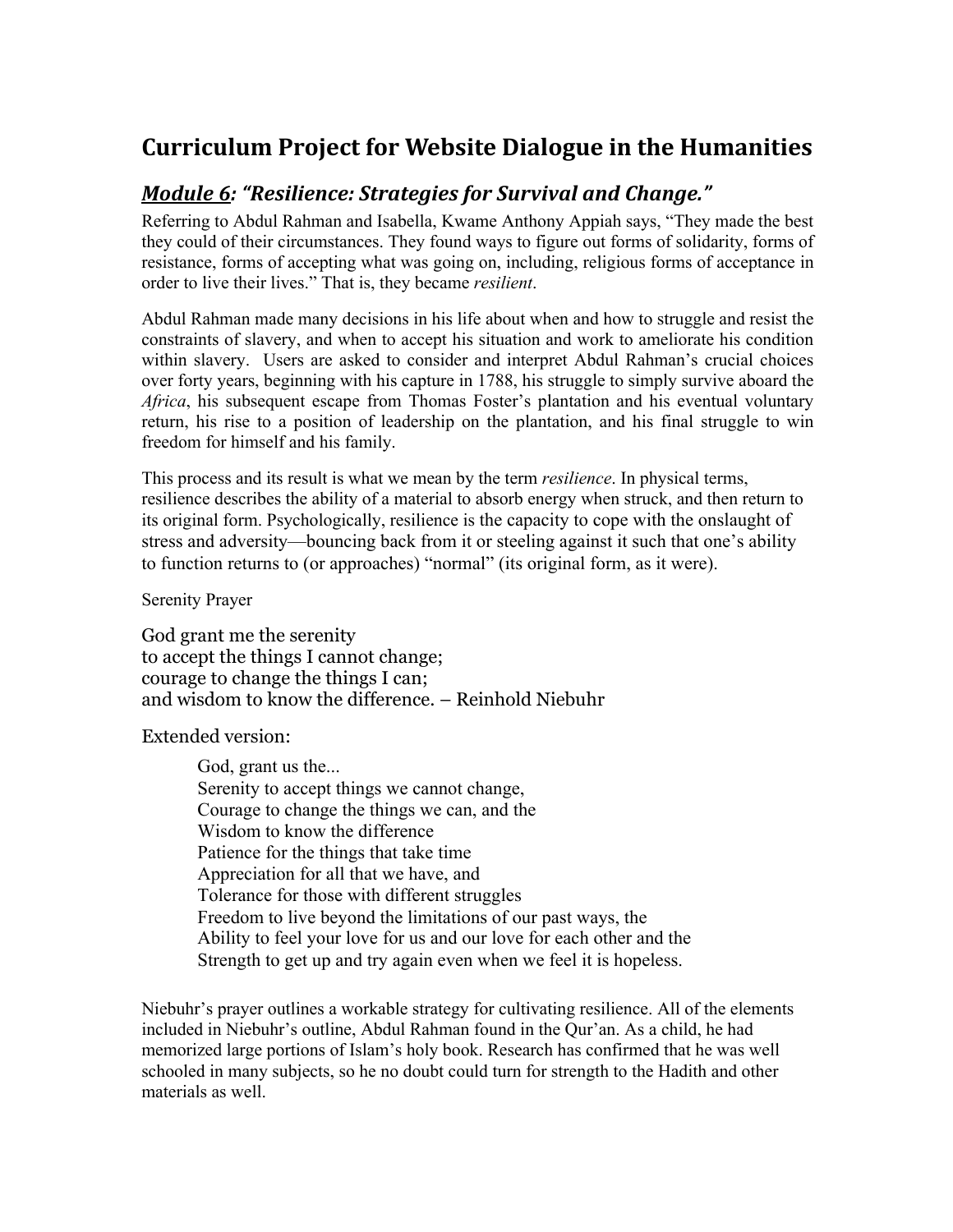Adhan

[Text]

Surah al-Fatiha "The Opener" (1)

 $[Text]$ 

"We strengthen their hearts with patience." [Qur'an – what surah/verse? Could be 22:35; see also 23:111]

Surah An-Nasr "The Help" (110)

NOTE: African Muslims in Antebellum America by AUTHOR includes photos of the chapter of the Qur'an written out by America's early Muslims.

In the Name of God, the Compassionate, the Merciful

- 1. When God's help comes, and the victory,
- 2. And you see mankind entering the religion of God in multitudes,
- 3. Then celebrate the praise of your Lord and seek His forgiveness. He is ever disposed to show mercy.

Examples of resistance

- Was sold to Thomas Foster as a "brute Negro" which meant that he had to endure "seasoning" once he got to Natchez. [This is mentioned in the film; get more images of seasoning.] This may have been what precipitated his decision to flee.
- "I tried to tell Mr Foster that I was a Prince in Africa...": not willing to let go of identity easily.
- Mos Def: "Abdul Rahman refused to clear the fields. Defiance, in turn, brought the whip and deepened his resentment…" Abdul Rahman escapes!
- When has chance meeting with Dr Cox, A R resists temptation to go with him (as Cox asks).
- When finally takes advantage of the opportunity to write a letter home to Africa, Terry Alford says it was a way of protesting the negative situation unfolding on the plantation. [See script p. 11]
- Wins passage back to Africa for himself, but is reluctant to leave his family behind; works to gain their release, too. [See script p. 12, 13, 14]
- When Gallaudet asks AR to write the Lord's Prayer in Arabic, what he writes is actually the Fatiha.

Examples of acceptance of situation and work to ameliorate it

• Chained and crammed in hold of slave ship: he must have accepted the situation and found ways to stay alive. That he made it to the Caribbean is significant. (See Alford book for details beyond film script.) [Illustration of slave ship hold]